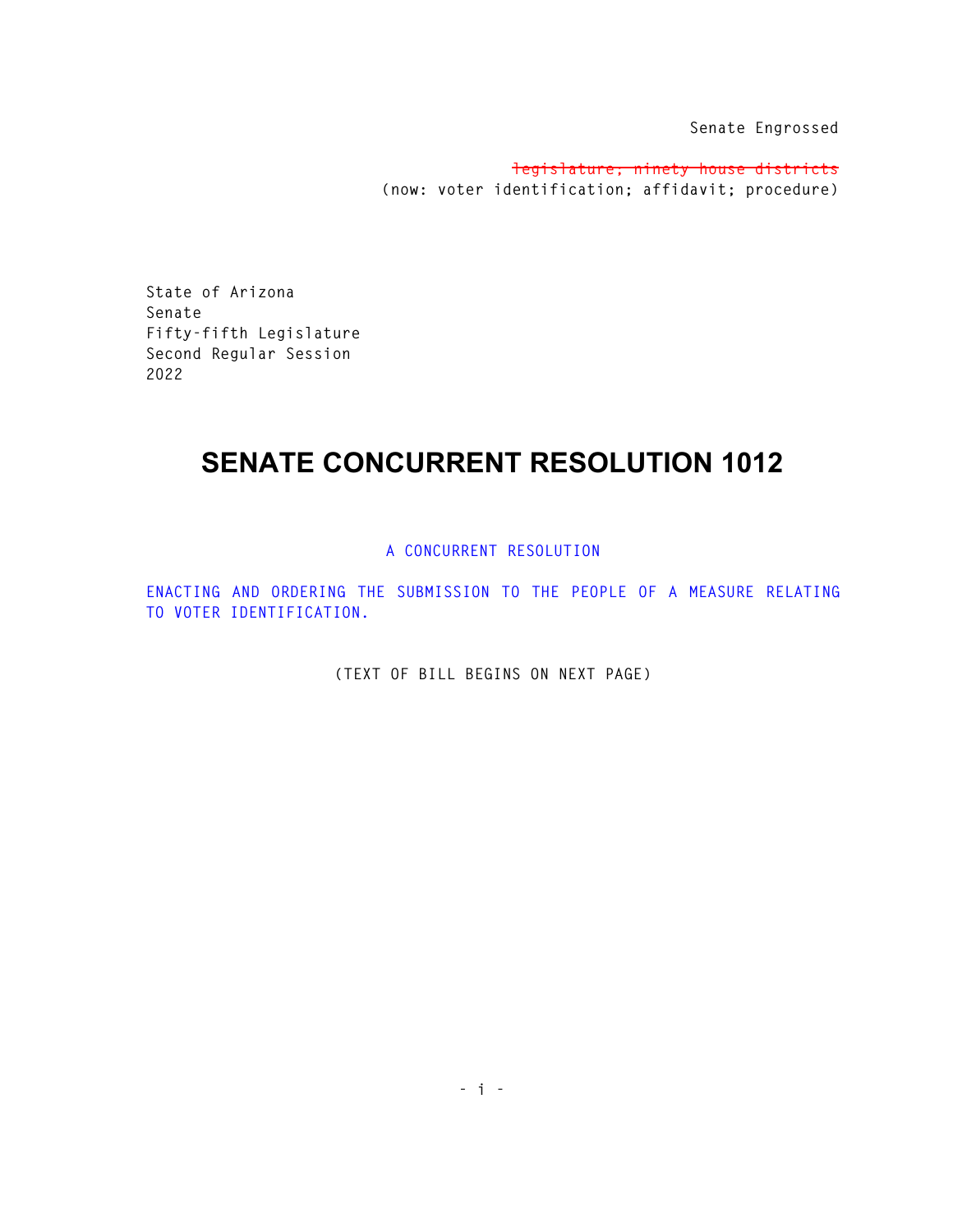**1 Be it resolved by the Senate of the State of Arizona, the House of 2 Representatives concurring: 3 1. Under the power of the referendum, as vested in the Legislature, 4 the following measure, relating to voter identification, is enacted to 5 become valid as a law if approved by the voters and on proclamation of the 6 Governor: 7** AN ACT **8 AMENDING TITLE 16, CHAPTER 4, ARTICLE 8, ARIZONA REVISED 9 STATUTES, BY ADDING SECTIONS 16-541.01 AND 16-541.02; AMENDING 10 SECTIONS 16-547, 16-548, 16-550 AND 16-579, ARIZONA REVISED 11 STATUTES; AMENDING TITLE 28, CHAPTER 8, ARTICLE 4, ARIZONA 12 REVISED STATUTES, BY ADDING SECTION 28-3165.01; RELATING TO 13 VOTER IDENTIFICATION. 14 Be it enacted by the Legislature of the State of Arizona: 15 Section 1. Short title 16 This act may be cited as the "Arizonans for Voter ID 17 Act". 18 Sec. 2. Findings and declaration of purpose 19 The people of this state find and declare as follows: 20 1. Since 1991, Arizona has offered the convenience of 21 early voting by mail, which is now enjoyed by more than 22 seventy-five percent of Arizona voters who exercise their 23 right to vote. 24 2. Though voting by mail is convenient for many voters, 25 the process must be properly administered and safeguarded to 26 reduce the opportunity for illegal votes, illegitimate votes 27 or fraudulent votes to occur. 28 3. Every illegal vote negates a lawful vote, deprives 29 legal voters of their full voting rights and undermines public 30 confidence in our elections. 31 4. Arizona should strive to make it easy to vote and 32 hard to cheat. 33 5. Arizona law currently requires proof of 34 identification to register to vote. 35 6. Arizona law currently requires proof of 36 identification for voting in person at the polls, in person at 37 an early voting center and in person at an emergency voting 38 center before casting a ballot. 39 7. Basic identification requirements are a commonsense 40 practice to provide security and prevent fraud and are 41 commonly required in everyday life, including to purchase 42 alcohol or cigarettes, obtain a driver license, board a 43 commercial flight, donate blood, open a bank account, purchase 44 a firearm, receive unemployment benefits, obtain auto**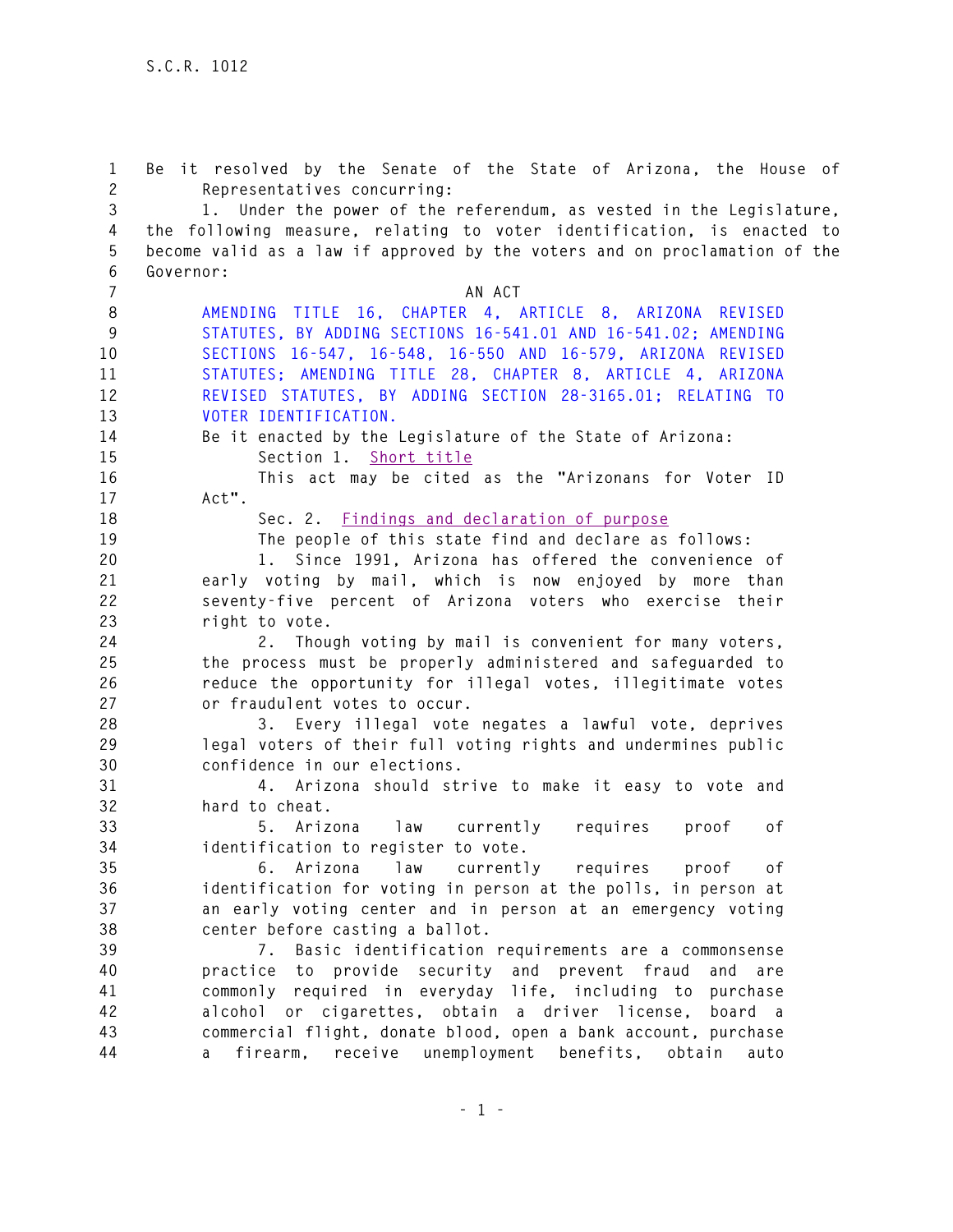**1 insurance, purchase or rent a home, confirm identity over the 2 telephone and conduct many other basic transactions. 3 8. Arizona law currently treats in-person and 4 early-by-mail voters disparately, requiring identification 5 from all in-person voters before casting a ballot in every 6 election with no such requirement for early-by-mail voters. 7 9. Signatures are not a form of identification and are 8 a subjective measure that can lead to some legal votes being 9 rejected and illegal votes being accepted. 10 10. The type of voter identification required by this 11 measure for mail-in voting, including the voter's date of 12 birth and either the last four digits of the voter's social 13 security number or the voter's driver license or nonoperating 14 identification license number, is information that most voters 15 know by memory or may easily access. 16 11. It is appropriate to continue to provide a period 17 during which a voter who has inadvertently failed to provide 18 the proper voter identification information can easily provide 19 this information and have the voter's ballot counted. 20 12. Section 3 of this measure is intended to bring 21 current statutes that require identification at on-site early 22 voting locations and other early voting locations the 23 protections of the voter protection act. 24 13. Section 7 of this measure is intended to improve 25 voter identification requirements for in-person voting. 26 14. Section 8 of this measure is intended to ensure 27 that any qualified elector in Arizona has access to free voter 28 identification for the purpose of voting. 29 15. In interpreting the provisions of this act, a court 30 of law shall consider the goals of the people of Arizona to 31 ensure election security and integrity. 32 Sec. 3. Title 16, chapter 4, article 8, Arizona Revised 33 Statutes, is amended by adding sections 16-541.01 and 34 16-541.02, to read: 35 16-541.01. Definitions 36 IN THIS ARTICLE, UNLESS THE CONTEXT OTHERWISE REQUIRES: 37 1. "COMPLETED AFFIDAVIT" MEANS A SIGNED EARLY BALLOT 38 AFFIDAVIT PRESCRIBED IN SECTION 16-547 THAT INCLUDES THE 39 VOTER'S DATE OF BIRTH AND THE NUMBER ON THE VOTER'S EARLY 40 VOTER IDENTIFICATION. 41 2. "EARLY VOTER IDENTIFICATION" MEANS ANY ONE OF THE 42 FOLLOWING: 43 (a) THE VOTER'S ARIZONA DRIVER LICENSE NUMBER. 44 (b) THE VOTER'S ARIZONA NONOPERATING IDENTIFICATION 45 LICENSE NUMBER.**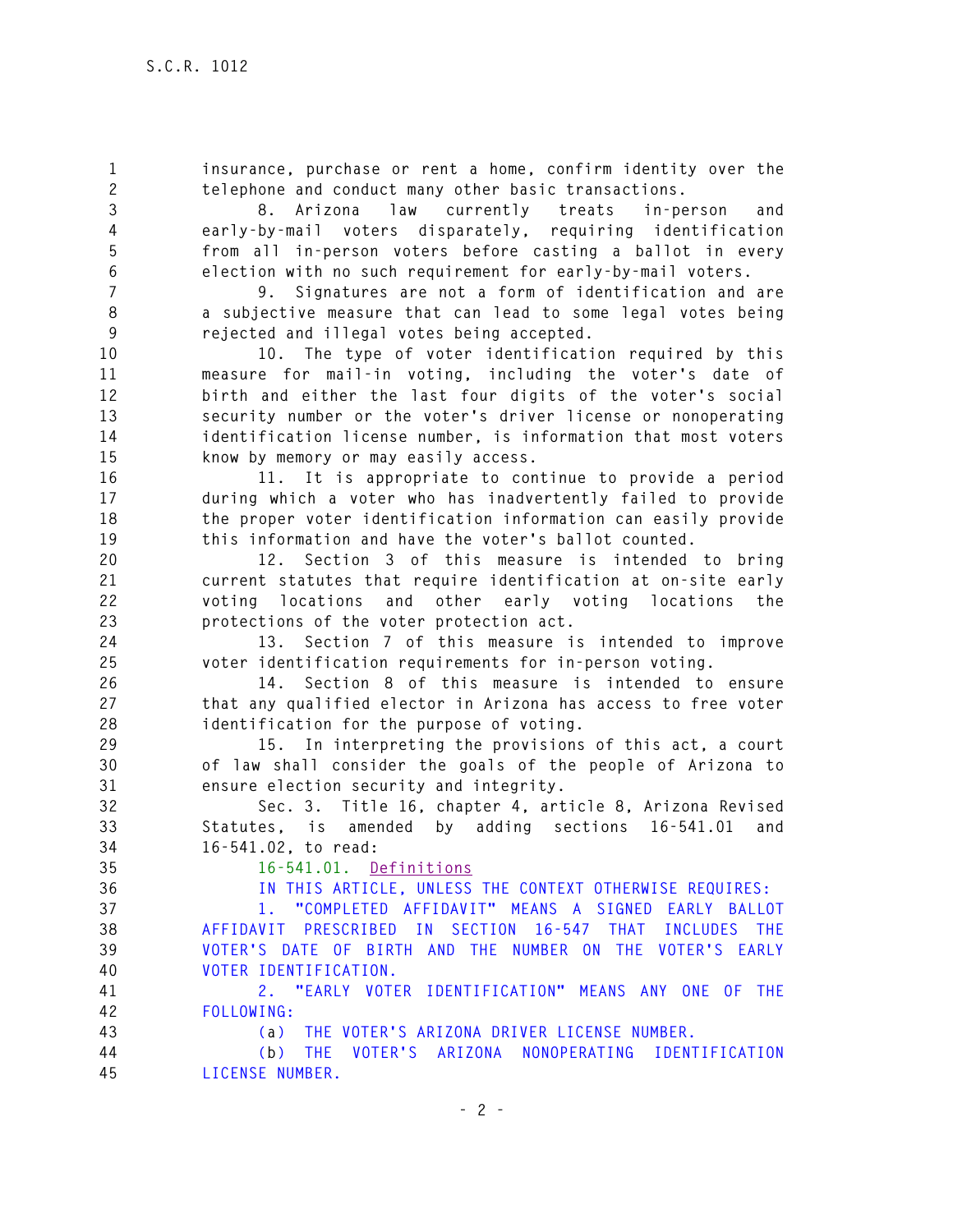**1 (c) THE LAST FOUR DIGITS OF THE VOTER'S SOCIAL SECURITY 2 NUMBER. 3 (d) THE VOTER'S UNIQUE IDENTIFYING NUMBER PRESCRIBED IN 4 SECTION 16-152. 5 16-541.02. On-site early voting; identification 6 ANY ON-SITE EARLY VOTING LOCATION OR ANY OTHER IN-PERSON 7 EARLY VOTING LOCATION SHALL REQUIRE EACH ELECTOR TO PRESENT 8 IDENTIFICATION AS PRESCRIBED IN SECTION 16-579 BEFORE 9 RECEIVING A BALLOT. 10 Sec. 4. Section 16-547, Arizona Revised Statutes, is 11 amended to read: 12 16-547. Ballot affidavit; form 13 A. The early ballot shall be accompanied by an envelope 14 bearing on the front the name, official title and post office 15 address of the recorder or other officer in charge of 16 elections and on the other side a printed affidavit THAT CAN 17 BE CONCEALED WHEN DELIVERED OR MAILED TO THE COUNTY RECORDER 18 OR OTHER OFFICER IN CHARGE OF ELECTIONS. THE AFFIDAVIT SHALL 19 REQUIRE THE VOTER TO PROVIDE THE VOTER'S EARLY VOTER 20 IDENTIFICATION NUMBER AND THE VOTER'S DATE OF BIRTH AND 21 SIGNATURE AND SHALL INCLUDE A STATEMENT in substantially the 22 following form: 23 I declare the following under penalty of 24 perjury: I am a registered voter in \_\_\_\_\_\_\_\_\_\_\_ 25 county Arizona, I have not voted and will not 26 vote in this election in any other county or 27 state, I understand that knowingly voting more 28 than once in any election is a class 5 felony and 29 I voted the enclosed ballot and signed this 30 affidavit personally unless noted below. 31 If the voter was assisted by another person 32 in marking the ballot, complete the following: 33 I declare the following under penalty of 34 perjury: At the registered voter's request I 35 assisted the voter identified in this affidavit 36 with marking the voter's ballot, I marked the 37 ballot as directly instructed by the voter, I 38 provided the assistance because the voter was 39 physically unable to mark the ballot solely due 40 to illness, injury or physical limitation and I 41 understand that there is no power of attorney for 42 voting and that the voter must be able to make 43 the voter's selection even if they THE VOTER 44 cannot physically mark the ballot.**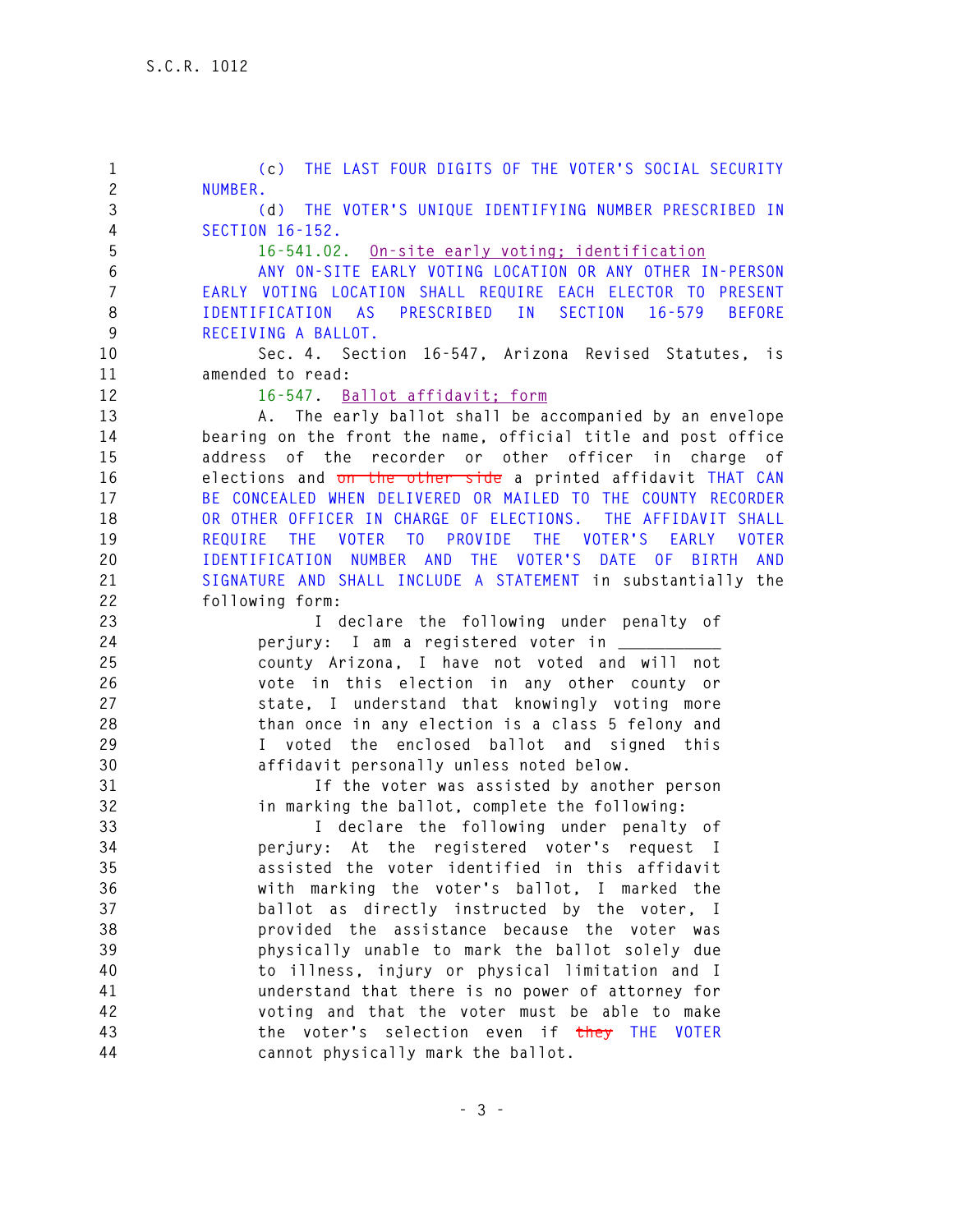1 Name of voter assistant: **2 Address of voter assistant: \_\_\_\_\_\_\_\_\_\_\_\_\_\_\_\_\_\_\_\_\_**  3 TELEPHONE NUMBER OF VOTER ASSISTANT: **4 VOTER ASSISTANT'S RELATIONSHIP TO VOTER: \_\_\_\_\_\_\_\_ 5 B. The face of each envelope in which a ballot is sent 6 to a federal postcard applicant or in which a ballot is 7 returned by the applicant to the recorder or other officer in 8 charge of elections shall be in the form prescribed in 9 accordance with the uniformed and overseas citizens absentee 10 voting act of 1986 (P.L. 99-410; 52 United States Code section 11 20301). Otherwise, the envelopes shall be the same as those 12 used to send ballots to, or receive ballots from, other early 13 voters. 14 C. The officer charged by law with the duty of 15 preparing ballots at any election shall ensure that the early 16 ballot is sent in an envelope that states substantially the 17 following: 18 If the addressee does not reside at this 19 address, mark the unopened envelope "return to 20 sender" and deposit it in the United States mail. 21 D. The county recorder or other officer in charge of 22 elections shall supply printed instructions to early voters 23 that direct them to sign PROVIDE THE VOTER'S DATE OF BIRTH AND 24 SIGNATURE ON the affidavit AND PROVIDE THE VOTER'S EARLY VOTER 25 IDENTIFICATION NUMBER, mark the ballot and return both THE 26 BALLOT AND THE COMPLETED AFFIDAVIT in the enclosed 27 self-addressed envelope that complies with section 28 16-545. The instructions shall include the following 29 statement: 30 In order to be valid and counted, the 31 ballot and COMPLETED affidavit must be delivered 32 to the office of the county recorder or other 33 officer in charge of elections or may be 34 deposited at any polling place in the county no 35 NOT later than 7:00 p.m. on election day. The 36 ballot will not be counted without the voter's 37 signature on the envelope. 38 (WARNING — It is a felony to offer or receive any 39 compensation for a ballot.) 40 Sec. 5. Section 16-548, Arizona Revised Statutes, is 41 amended to read: 42 16-548. Preparation and transmission of ballot 43 A. The early voter shall make and sign COMPLETE the 44 affidavit and shall then mark his THE ballot in such a manner 45 that his THE VOTER'S vote cannot be seen. The early voter**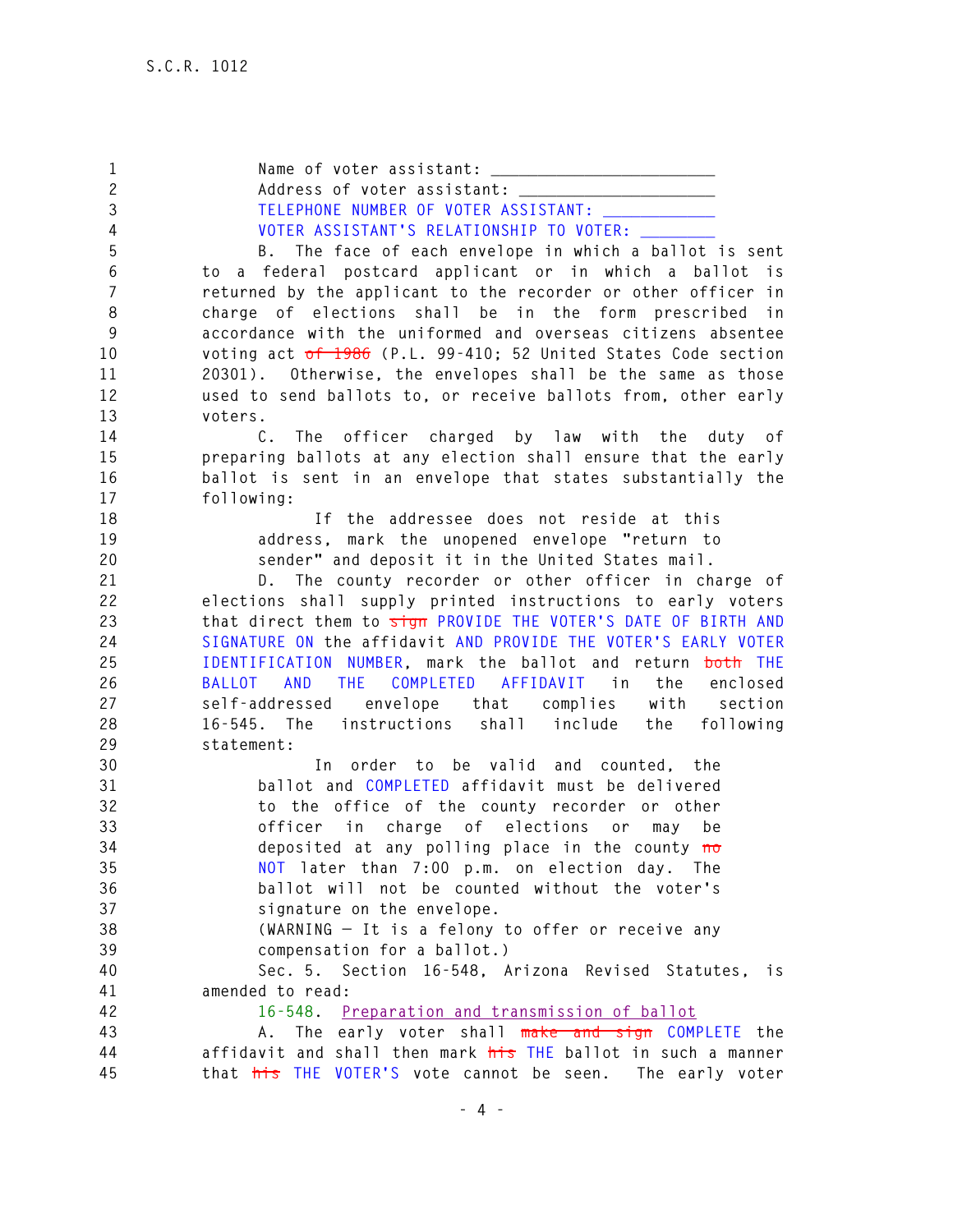**1 shall fold the ballot, if a paper ballot, so as to conceal the 2 vote and deposit the voted ballot in the envelope provided for 3 that purpose, which shall be securely sealed and, together 4 with the COMPLETED affidavit, delivered or mailed to the 5 county recorder or other officer in charge of elections of the 6 political subdivision in which the elector is registered or 7 deposited by the voter or the voter's agent at any polling 8 place in the county. In order to be counted and valid, the 9 ballot AND COMPLETED AFFIDAVIT must be received by the county 10 recorder or other officer in charge of elections or deposited 11 at any polling place in the county no NOT later than 7:00 p.m. 12 on election day.** 

**13 B. If the early voter is an overseas citizen, a 14 qualified elector absent from the United States or in the 15 United States service, a spouse or dependent residing with the 16 early voter or a qualified elector of a special district mail 17 ballot election as provided in article 8.1 of this chapter, 18 the early voter may subscribe to the affidavit before and 19 obtain the signature and military identification number or 20 passport number, if available, of any person who is a United 21 States citizen eighteen years of age or older.** 

**22 Sec. 6. Section 16-550, Arizona Revised Statutes, is 23 amended to read:** 

**24 16-550. Receipt of voter's ballot; cure period**

**25 A. On receipt of the envelope containing the early 26 ballot and the COMPLETED ballot affidavit, the county recorder 27 or other officer in charge of elections shall compare the 28 signatures thereon SIGNATURE ON THE ENVELOPE with the 29 signature of the elector on the elector's registration record 30 AND SHALL CONFIRM THE ELECTOR'S EARLY VOTER IDENTIFICATION AND 31 DATE OF BIRTH AS SUBMITTED BY THE ELECTOR PURSUANT TO SECTION 32 16-548. If the signature is inconsistent with the elector's 33 signature on the elector's registration record OR IF THE 34 ELECTOR'S EARLY VOTER IDENTIFICATION OR DATE OF BIRTH CANNOT 35 BE CONFIRMED, the county recorder or other officer in charge 36 of elections shall make reasonable efforts to contact the 37 voter, advise the voter of the inconsistent signature OR 38 INABILITY TO CONFIRM THE VOTER'S EARLY VOTER IDENTIFICATION OR 39 DATE OF BIRTH and allow the voter to correct or the county to 40 confirm the inconsistent signature, EARLY VOTER IDENTIFICATION 41 OR DATE OF BIRTH. The county recorder or other officer in 42 charge of elections shall allow SIGNATURES, EARLY VOTER 43 IDENTIFICATIONS AND DATES OF BIRTH to be corrected not later 44 than the fifth business day after a primary, general or 45 special election that includes a federal office or the third**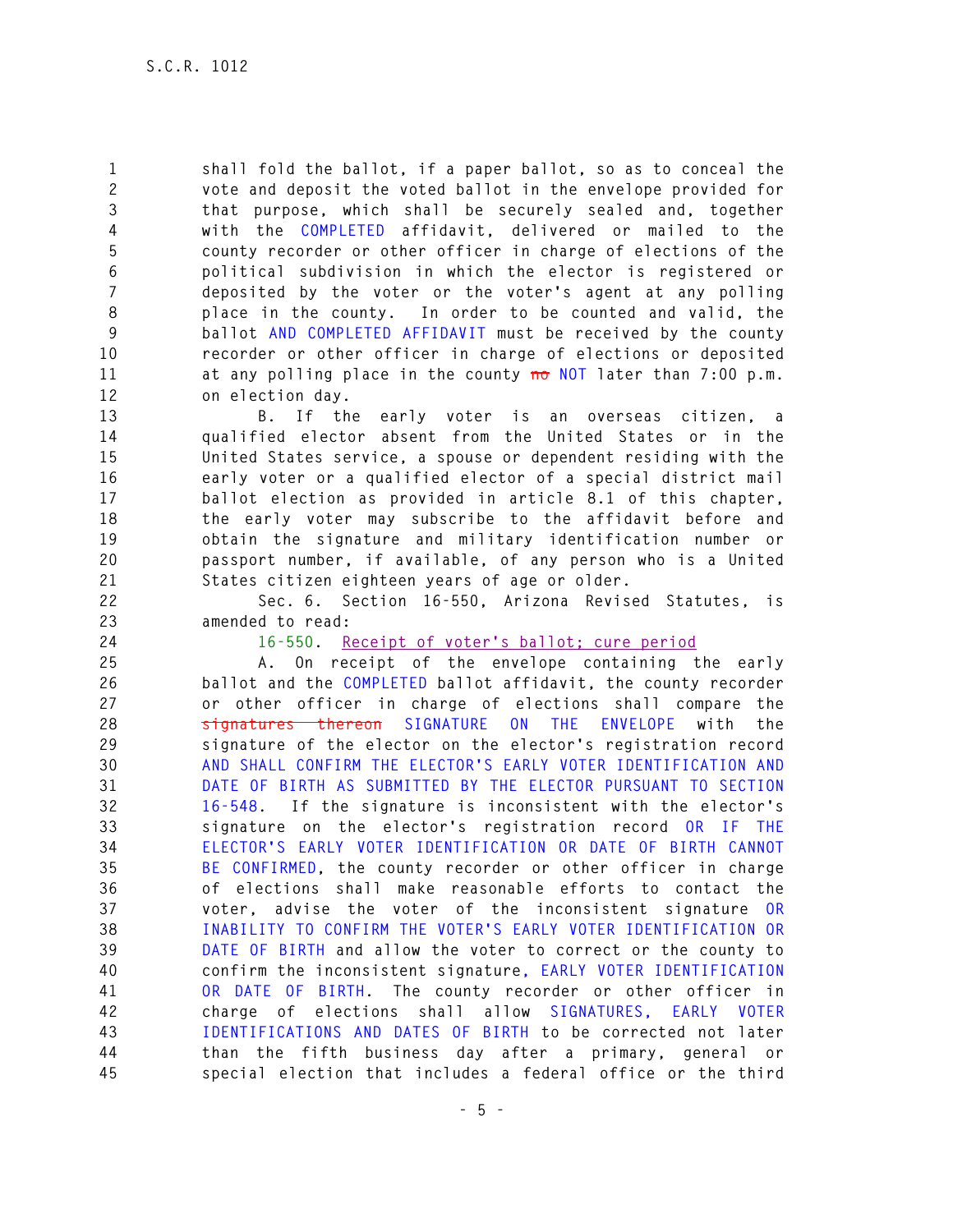**1 business day after any other election. If the signature is 2 missing, the county recorder or other officer in charge of 3 elections shall make reasonable efforts to contact the 4 elector, advise the elector of the missing signature and allow 5 the elector to add the elector's signature not later than 7:00 6 p.m. on election day. If satisfied that the signatures 7 correspond AND THAT THE EARLY VOTER IDENTIFICATION AND DATE OF 8 BIRTH CAN BE CONFIRMED, the recorder or other officer in 9 charge of elections shall hold the envelope containing the 10 early ballot and the completed affidavit unopened in 11 accordance with the rules of the secretary of state. 12 B. The recorder or other officer in charge of elections 13 shall thereafter safely keep the affidavits and early ballots 14 in the recorder's or other officer's office and may deliver 15 them for tallying pursuant to section 16-551. Tallying of 16 ballots may begin immediately after the envelope and completed 17 affidavit are processed pursuant to this section and delivered 18 to the early election board. 19 C. The county recorder shall send a list of all voters** 

**20 who were issued early ballots to the election board of the 21 precinct in which the voter is registered.** 

**22 D. This section does not apply to:** 

**23 1. A special taxing district that is authorized 24 pursuant to section 16-191 to conduct its own elections.** 

**25 2. A special district mail ballot election that is 26 conducted pursuant to article 8.1 of this chapter.** 

**27 Sec. 7. Section 16-579, Arizona Revised Statutes, is 28 amended to read:** 

**29 16-579. Procedure for obtaining ballot by elector**

**30 A. Every qualified elector WHO APPEARS IN PERSON AT A 31 POLLING PLACE, VOTING CENTER, ON-SITE EARLY VOTING LOCATION OR 32 OTHER IN-PERSON VOTING LOCATION, before receiving a ballot, 33 shall announce the elector's name and place of residence in a 34 clear, audible tone of voice to the election official in 35 charge of the signature roster or present the elector's name 36 and residence in writing. The election official in charge of 37 the signature roster shall comply with the following and the 38 qualified elector shall be allowed within the voting area:** 

**39 1. The elector shall present any of the following:** 

**40 (a) A valid AND UNEXPIRED form of identification that 41 bears the photograph, name and address of the elector that 42 reasonably appear to be the same as the name and address in 43 the precinct register, including an Arizona driver license, an 44 Arizona nonoperating identification license, a tribal 45 enrollment card or other form of tribal identification THAT IS**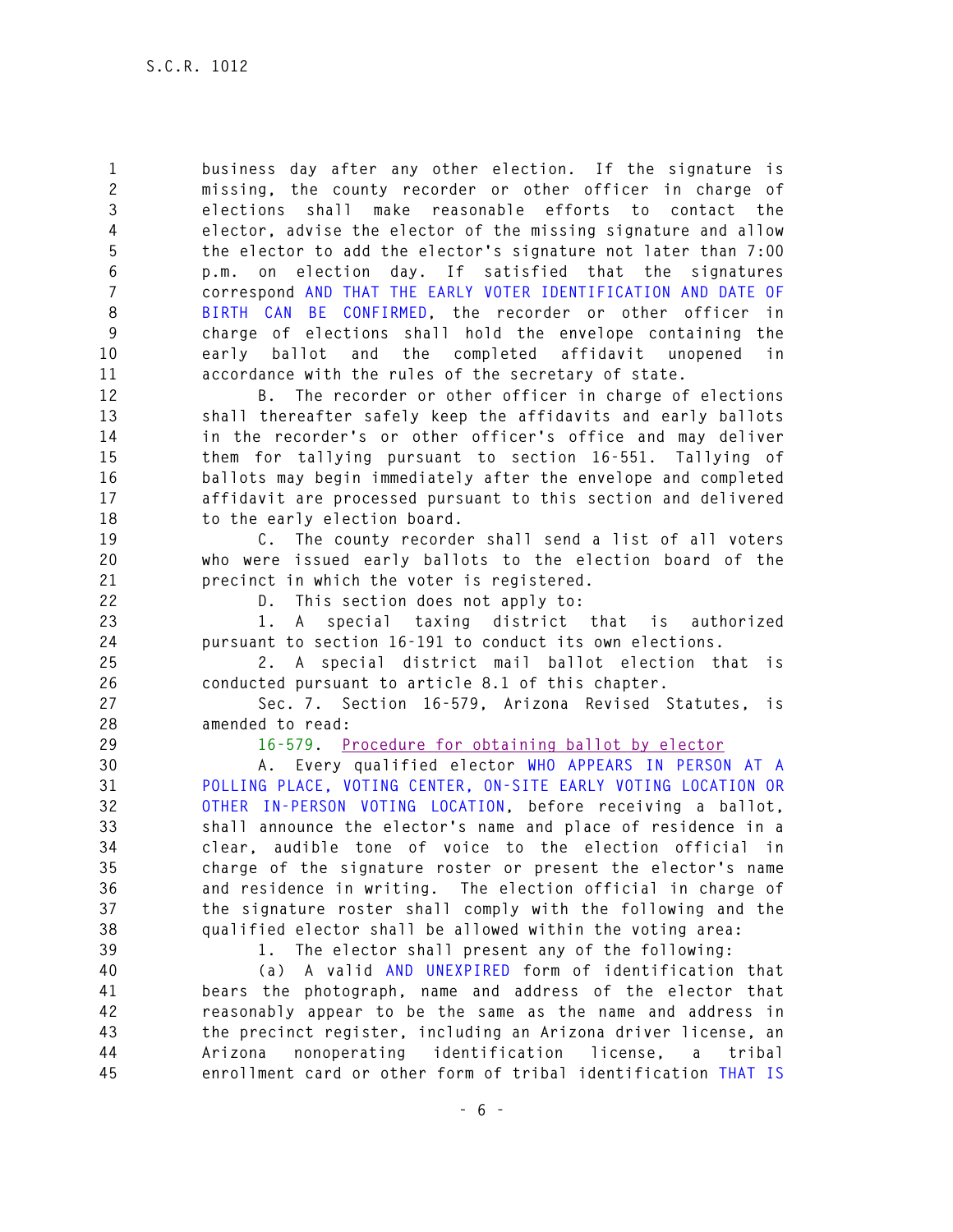**1 ISSUED BY A TRIBAL GOVERNMENT or a United States federal, 2 state or local government issued identification. 3 Identification is deemed valid unless it can be determined on 4 its face that it has expired.**

**5 (b) Two different items A VALID AND UNEXPIRED FORM OF 6 IDENTIFICATION THAT BEARS THE PHOTOGRAPH, NAME AND ADDRESS OF 7 THE ELECTOR, EXCEPT THAT IF THE ADDRESS ON THE IDENTIFICATION 8 DOES NOT REASONABLY APPEAR TO BE THE SAME AS THE ADDRESS IN 9 THE PRECINCT REGISTER OR IF THE IDENTIFICATION IS A VALID 10 UNITED STATES MILITARY IDENTIFICATION CARD OR A VALID UNITED 11 STATES PASSPORT AND DOES NOT BEAR AN ADDRESS, THE 12 IDENTIFICATION MUST BE ACCOMPANIED BY AN ADDITIONAL DOCUMENT 13 that contain CONTAINS the name and address of the elector that 14 reasonably appear to be the same as the name and address in 15 the precinct register, including a utility bill, a bank or 16 credit union statement that is dated within ninety days of the 17 date of the election, a valid Arizona vehicle registration, an 18 Arizona vehicle insurance card, an Indian census card, tribal 19 enrollment card or other form of tribal identification, a 20 property tax statement, a recorder's certificate, a voter 21 registration card, a valid United States federal, state or 22 local government issued identification or any mailing that is 23 labeled as "official election material". Identification is 24 deemed valid unless it can be determined on its face that it 25 has expired.**

**26 (c) A valid form of identification that bears the 27 photograph, name and address of the elector except that if the 28 address on the identification does not reasonably appear to be 29 the same as the address in the precinct register or the 30 identification is a valid United States military 31 identification card or a valid United States passport and does 32 not bear an address, the identification must be accompanied by 33 one of the items listed in subdivision (b) of this paragraph.** 

**34 2. If the elector does not present identification that 35 complies with paragraph 1 of this subsection, the elector is 36 only eligible to vote a provisional ballot as prescribed by 37 section 16-584 or a conditional provisional ballot as provided 38 for in the secretary of state's instruction and procedures 39 manual adopted pursuant to section 16-452.** 

**40 B. Any qualified elector who is listed as having 41 applied for an early ballot but who states that the elector 42 has not voted and will not vote an early ballot for this 43 election or surrenders the early ballot to the precinct 44 inspector on election day shall be allowed to vote pursuant to 45 the procedure set forth in section 16-584.**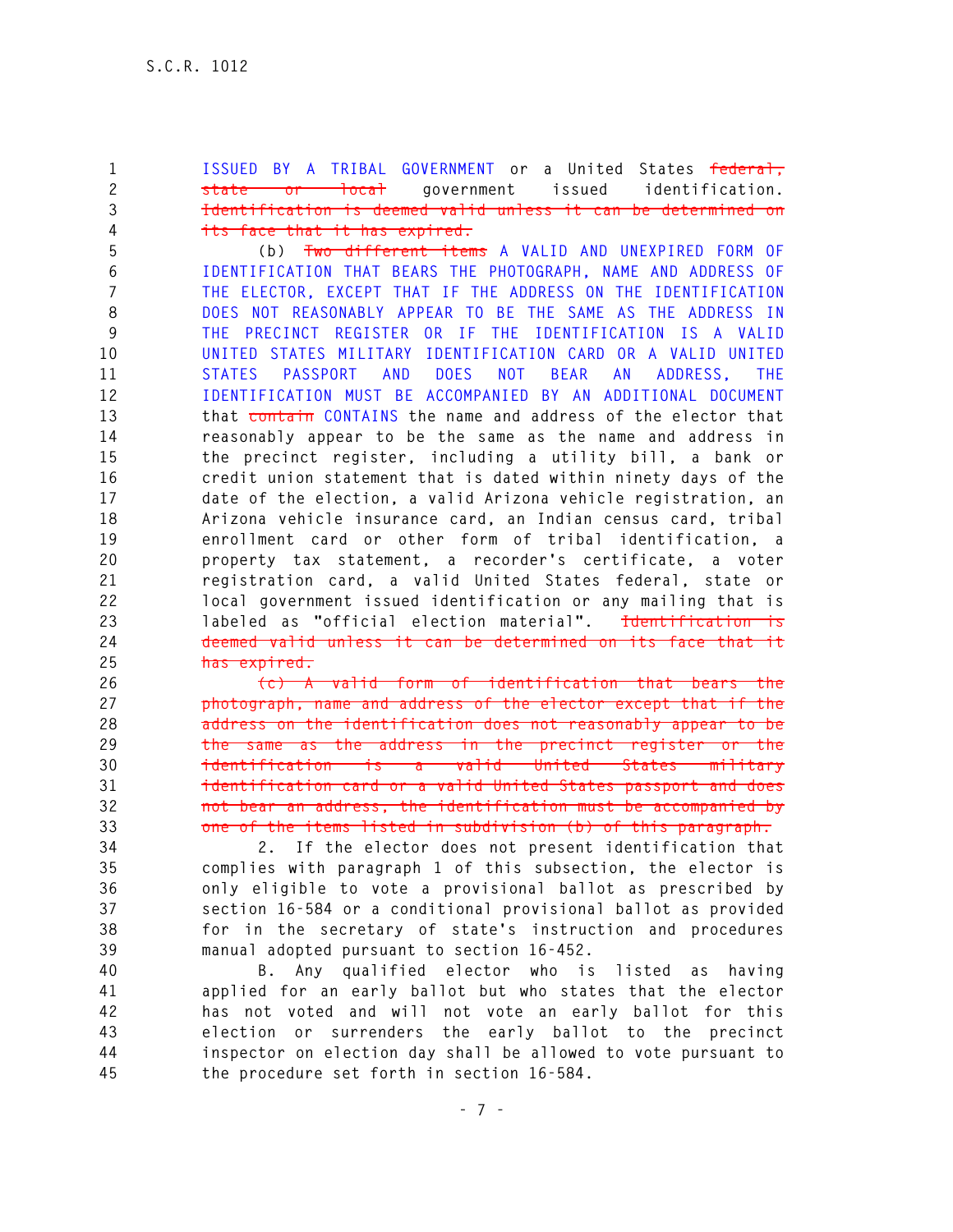**1 C. Each qualified elector's name shall be numbered 2 consecutively by the clerks and in the order of applications 3 for ballots. The judge shall give the qualified elector only 4 one ballot and a ballot privacy folder, and the elector's name 5 shall be immediately checked on the precinct register. 6 Notwithstanding any provision of this paragraph SUBSECTION, no 7 voter AN ELECTOR shall NOT be required to accept or use a 8 ballot privacy folder.** 

**9 D. For precincts in which a paper signature roster is 10 used, each qualified elector shall sign the elector's name in 11 the signature roster before receiving a ballot, but an 12 inspector or judge may sign the roster for an elector who is 13 unable to sign because of physical disability, and in that 14 event the name of the elector shall be written with red ink, 15 and no attestation or other proof shall be necessary. The 16 provisions of this subsection relating to signing the 17 signature roster shall not apply to electors casting a ballot 18 using early voting procedures.** 

**19 E. For precincts in which an electronic poll book 20 system is used, each qualified elector shall sign the 21 elector's name as prescribed in the instructions and 22 procedures manual adopted by the secretary of state pursuant 23 to section 16-452 before receiving a ballot, but an inspector 24 or judge may sign the roster for an elector who is unable to 25 sign because of physical disability, and in that event the 26 name of the elector shall be written with the inspector's or 27 judge's attestation on the same signature line.** 

**28 F. A person offering to vote at a special district 29 election for which no special district register has been 30 supplied shall sign an affidavit stating the person's address 31 and that the person resides within the district boundaries or 32 proposed district boundaries and swearing that the person is a 33 qualified elector and has not already voted at the election 34 being held.** 

**35 Sec. 8. Title 28, chapter 8, article 4, Arizona Revised 36 Statutes, is amended by adding section 28-3165.01, to read:** 

**37 28-3165.01. Nonoperating identification license; voter 38 identification purposes; fee waiver** 

**39 NOTWITHSTANDING ANY OTHER LAW, THE DEPARTMENT MAY NOT 40 CHARGE A FEE FOR ISSUING A NONOPERATING IDENTIFICATION LICENSE 41 IF A PERSON ATTESTS ON THE APPLICATION SUBMITTED TO THE 42 DEPARTMENT THAT THE PERSON HAS APPLIED FOR THE NONOPERATING 43 IDENTIFICATION LICENSE IN ORDER TO COMPLY WITH ANY LEGAL 44 REQUIREMENTS RELATED TO REGISTERING TO VOTE OR VOTING.**